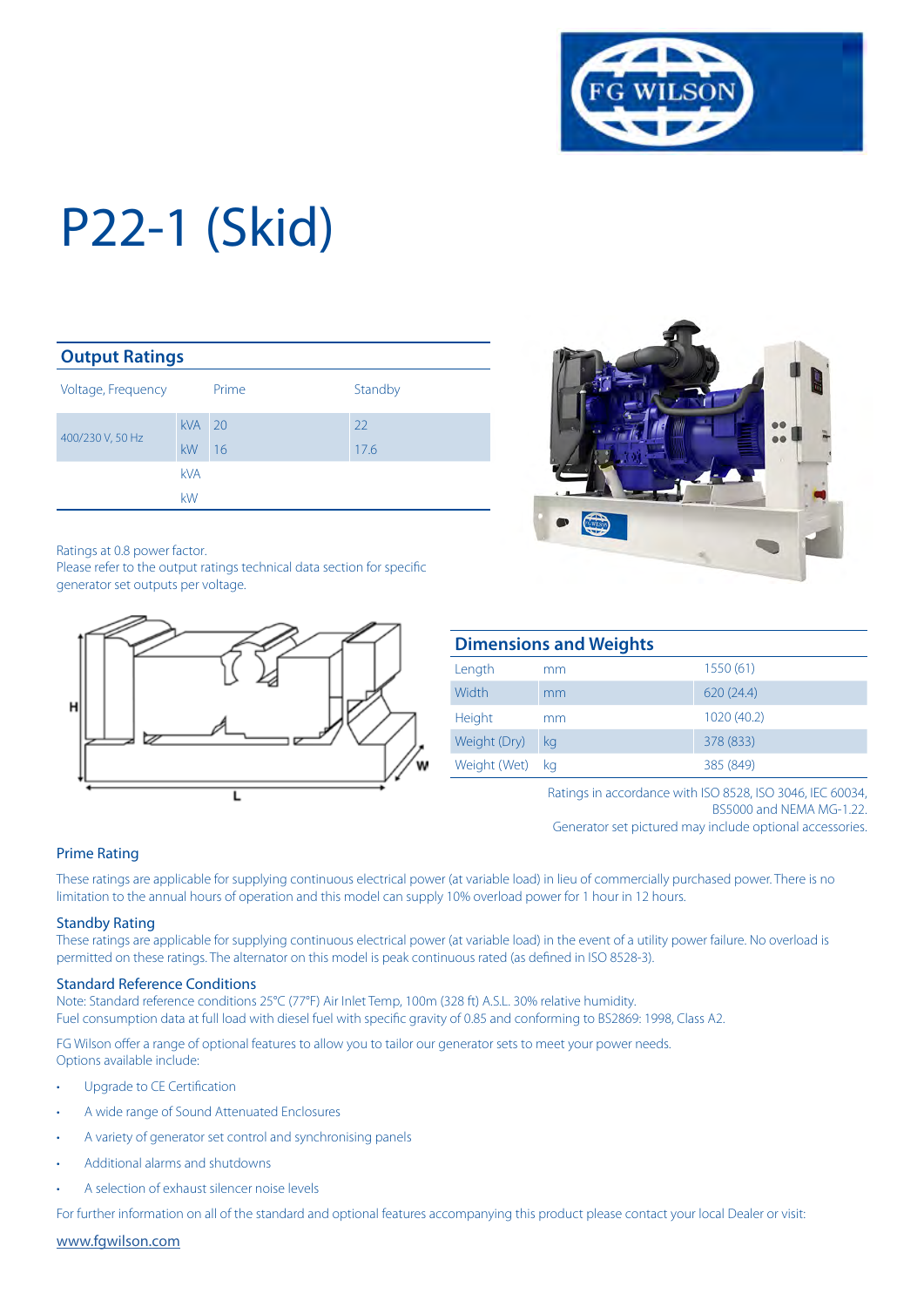

| <b>Ratings and Performance Data</b> |                    |                             |       |  |  |
|-------------------------------------|--------------------|-----------------------------|-------|--|--|
| <b>Engine Make</b>                  |                    | Perkins                     |       |  |  |
| Engine Model:                       |                    | 404A-22G1                   |       |  |  |
| <b>Alternator Make</b>              |                    | <b>FG Wilson</b>            |       |  |  |
| Alternator Model:                   |                    | FGL10060                    |       |  |  |
| Control Panel:                      |                    | FG100                       |       |  |  |
| <b>Base Frame:</b>                  |                    | Heavy Duty Fabricated Steel |       |  |  |
| Circuit Breaker Type:               |                    | 3 Pole MCB                  |       |  |  |
| Frequency:                          |                    | 50 HZ                       | 60 HZ |  |  |
| Engine Speed: RPM                   | rpm                | 1500                        |       |  |  |
| <b>Fuel Tank Capacity:</b>          | litres (US gal)    |                             |       |  |  |
| <b>Fuel Consumption Prime</b>       | litres (US gal)/hr | 5.4(1.4)                    |       |  |  |
| <b>Fuel Consumption Standby</b>     | litres (US gal)/hr | 6.1(1.6)                    |       |  |  |

### **Engine Technical Data**

| No. of Cylinders                  |                                | $\overline{4}$      |              |
|-----------------------------------|--------------------------------|---------------------|--------------|
| Alignment                         |                                | <b>IN LINE</b>      |              |
| Cycle                             |                                | <b>4 STROKE</b>     |              |
| <b>Bore</b>                       | $mm$ (in)                      | 84 (3.3)            |              |
| Stroke                            | $mm$ (in)                      | 100(3.9)            |              |
| Induction                         |                                | NATURALLY ASPIRATED |              |
| <b>Cooling Method</b>             |                                | <b>WATER</b>        |              |
| <b>Governing Type</b>             |                                | <b>MECHANICAL</b>   |              |
| <b>Governing Class</b>            |                                | <b>ISO 8528</b>     |              |
| <b>Compression Ratio</b>          |                                | 23.3:1              |              |
| Displacement                      | $L$ (cu. in)                   | 2.2(135.2)          |              |
| Moment of Inertia:                | kg $m^2$ (lb/in <sup>2</sup> ) | 2.99 (10217)        |              |
| Voltage                           |                                | 12                  |              |
| Ground                            |                                | Negative            |              |
| <b>Battery Charger Amps</b>       |                                | 65                  |              |
| Engine Weight Dry                 | kg (lb)                        | 242 (534)           |              |
| Engine Weight Wet                 | kg (lb)                        | 251 (554)           |              |
|                                   |                                |                     |              |
| <b>Engine Performance Data</b>    |                                | <b>50 Hz</b>        | <b>60 Hz</b> |
| <b>Engine Speed</b>               | rpm                            | 1500                |              |
| <b>Gross Engine Power Prime</b>   | kW (hp)                        | 18.7(25)            |              |
| <b>Gross Engine Power Standby</b> | kW (hp)                        | 20.6(28)            |              |
| <b>BMEP Prime</b>                 | kPa (psi)                      | 675 (97.9)          |              |
| <b>BMEP Standby</b>               | kPa (psi)                      | 743 (107.8)         |              |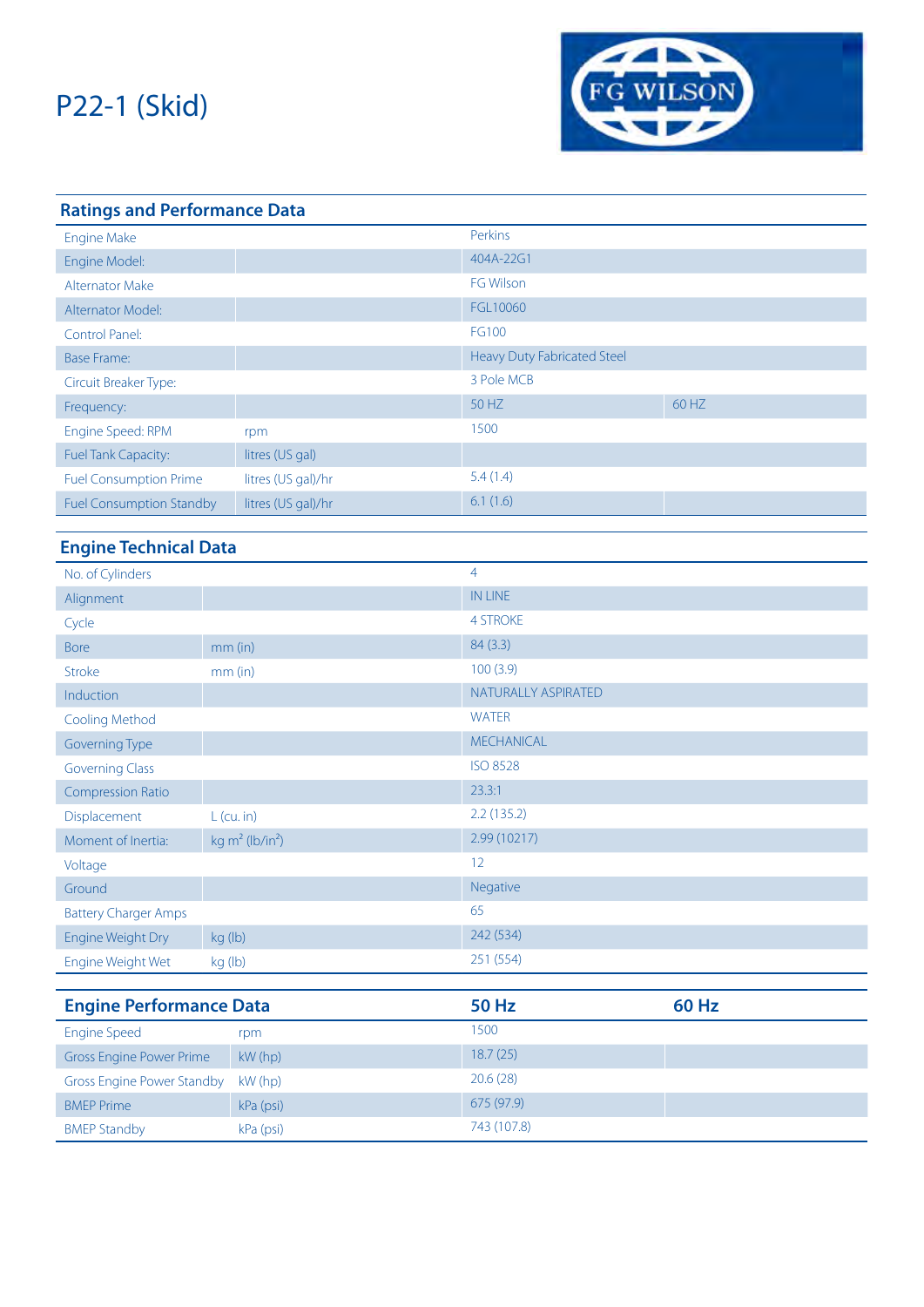

| <b>Fuel System</b>         |                    |            |                     |           |           |
|----------------------------|--------------------|------------|---------------------|-----------|-----------|
| Fuel Filter Type:          |                    |            | Replaceable Element |           |           |
| Recommended Fuel:          |                    |            | Class A2 Diesel     |           |           |
| <b>Fuel Consumption at</b> |                    | 110 % Load | 100 % Load          | 75 % Load | 50 % Load |
| 50 Hz Prime:               | 1/hr (US gal/hr)   | 6.1(1.6)   | 5.4(1.4)            | 3.9(1)    | 2.9(0.8)  |
| 50 Hz Standby              | I/hr (US gal/hr)   | ۰          | 6.1(1.6)            | 4.3(1.1)  | 3.1(0.8)  |
| 60 Hz Prime                | $I/hr$ (US gal/hr) |            |                     |           |           |
| 60 Hz Standby              | I/hr (US gal/hr)   | $\equiv$   |                     |           |           |

(Based on diesel fuel with a specific gravity of 0.84 and conforming to BS2869, class A2

| <b>Air System</b>                               |                 | <b>50 Hz</b> | <b>60 Hz</b>        |  |
|-------------------------------------------------|-----------------|--------------|---------------------|--|
| Air Filter Type:                                |                 |              | Replaceable Element |  |
| <b>Combustion Air Flow Prime</b>                | $m3/min$ (cfm)  | 1.5(51)      |                     |  |
| <b>Combustion Air Flow Standby</b>              | $m3/min$ (cfm)  | 1.5(51)      |                     |  |
| Max. Combustion Air Intake Restriction          | kPa             | 6.4(25.7)    |                     |  |
|                                                 |                 |              |                     |  |
| <b>Cooling System</b>                           |                 | <b>50 Hz</b> | <b>60 Hz</b>        |  |
| <b>Cooling System Capacity</b>                  | $\cup$ (US gal) | 7(1.8)       |                     |  |
| Water Pump Type:                                |                 |              | Centrifugal         |  |
| Heat Rejected to Water & Lube Oil: Prime        | kW (Btu/min)    | 17 (967)     |                     |  |
| Heat Rejected to Water & Lube Oil: Standby      | kW (Btu/min)    | 19.6 (1115)  |                     |  |
| Heat Radiation to Room*: Prime                  | kW (Btu/min)    | 5.7(324)     |                     |  |
| Heat Radiation to Room*: Standby                | kW (Btu/min)    | 7.1(404)     |                     |  |
| Radiator Fan Load:                              | $kW$ (hp)       | 0.2(0.3)     |                     |  |
| <b>Radiator Cooling Airflow:</b>                | $m3/min$ (cfm)  | 33 (1165)    |                     |  |
| <b>External Restriction to Cooling Airflow:</b> | Pa (in H2O)     | 125(0.5)     |                     |  |

\*: Heat radiated from engine and alternator

Designed to operate in ambient conditions up to 50°C (122°F).

Contact your local FG Wilson Dealer for power ratings at specific site conditions.

| <b>Lubrication System</b>  |           |                    |  |  |
|----------------------------|-----------|--------------------|--|--|
| Oil Filter Type:           |           | Spin-on, Full flow |  |  |
| <b>Total Oil Capacity:</b> | I(US gal) | 10.6(2.8)          |  |  |
| Oil Pan Capacity:          | I(US gal) | 8.9(2.4)           |  |  |
| Oil Type:                  |           | API CH4 15W-40     |  |  |
| Oil Cooling Method:        |           | N/A                |  |  |

| <b>Exhaust System</b>            |                              | 50 Hz     | 60 Hz |
|----------------------------------|------------------------------|-----------|-------|
| Maximum Allowable Back Pressure: | kPa (in Hg)                  | 10.2(3)   |       |
| Exhaust Gas Flow: Prime          | $m3/min$ (cfm)               | 3.6(129)  |       |
| Exhaust Gas Flow: Standby        | $m3/min$ (cfm)               | 3.9(139)  |       |
| Exhaust Gas Temperature: Prime   | $^{\circ}$ C ( $^{\circ}$ F) | 445 (833) |       |
| Exhaust Gas Temperature: Standby | $^{\circ}$ C ( $^{\circ}$ F) | 505 (941) |       |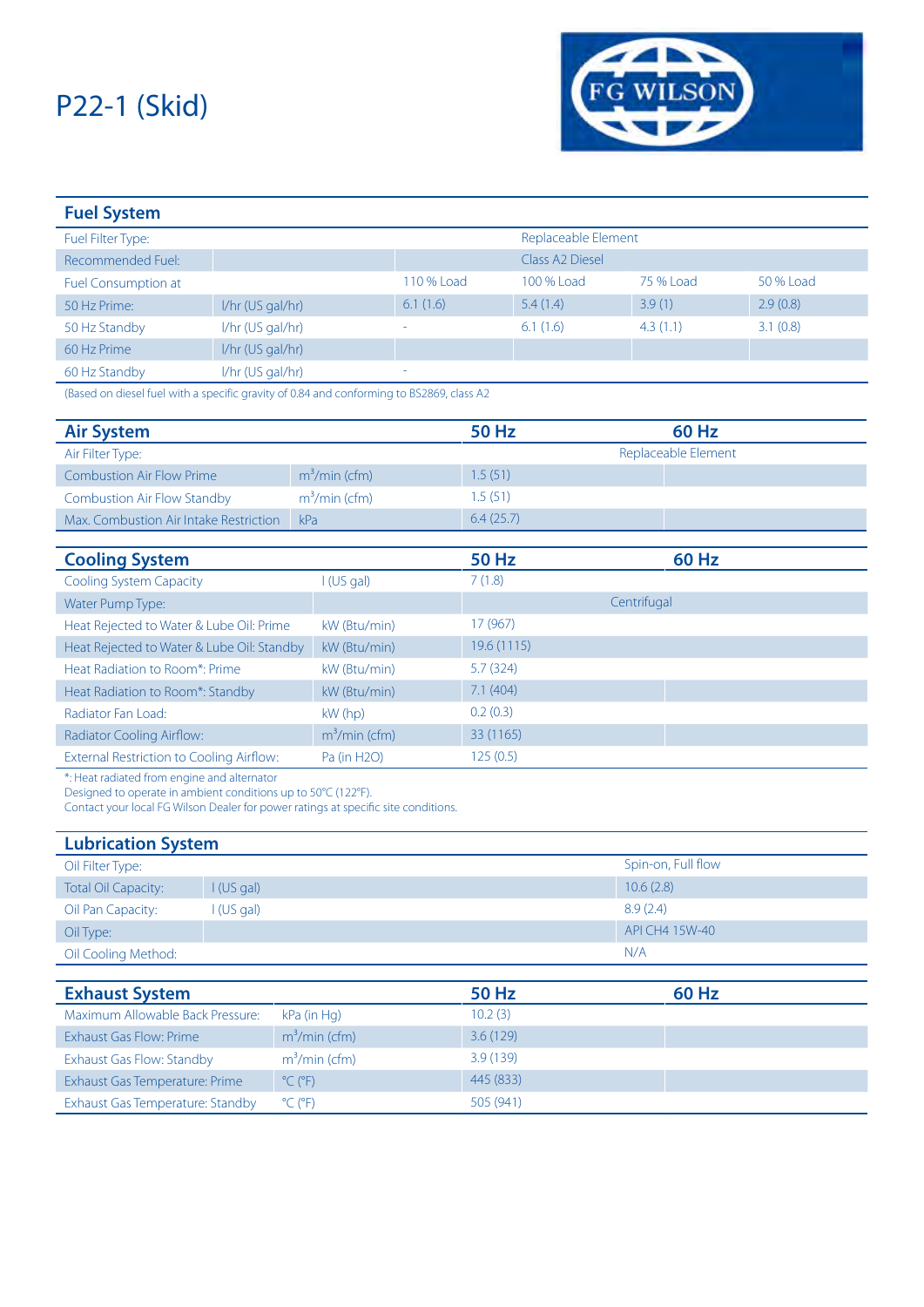

| <b>Alternator Physical Data</b>           |            |                |                |                |                         |                |  |
|-------------------------------------------|------------|----------------|----------------|----------------|-------------------------|----------------|--|
| No. of Bearings:                          |            |                |                |                | $\mathbf{1}$            |                |  |
| <b>Insulation Class:</b>                  |            |                |                |                | $\overline{\mathsf{H}}$ |                |  |
| Winding Pitch:                            |            |                |                | 2/3            |                         |                |  |
| <b>Winding Code</b>                       |            |                |                |                | 6S                      |                |  |
| Wires:                                    |            |                |                |                | $\overline{4}$          |                |  |
| <b>Ingress Protection Rating:</b>         |            |                |                |                | IP <sub>23</sub>        |                |  |
| <b>Excitation System:</b>                 |            |                |                |                | <b>SHUNT</b>            |                |  |
| <b>AVR Model:</b>                         |            |                |                |                | R120                    |                |  |
| * dependant on voltage code selected      |            |                |                |                |                         |                |  |
| <b>Alternator Operating Data</b>          |            |                |                |                |                         |                |  |
| Overspeed: rpm                            |            |                |                |                | 2250                    |                |  |
| Voltage Regulation: (Steady state)        |            | $\%$           |                |                | $+/- 0.5$               |                |  |
| Wave Form $NEMA = TIF$ :                  |            |                |                |                | 50                      |                |  |
| Wave Form $IEC = THF$ :                   |            | $\%$           |                |                | $\overline{2}$          |                |  |
| Total Harmonic content LL/LN:<br>%        |            |                | 3.5            |                |                         |                |  |
| Radio Interference:                       |            | EN61000-6      |                |                |                         |                |  |
| Radiant Heat: 50 Hz                       |            | kW (Btu/min)   |                |                | 2.7(154)                |                |  |
| Radiant Heat: 60 Hz                       |            | kW (Btu/min)   |                |                |                         |                |  |
| <b>Alternator Performance Data 50 Hz:</b> |            |                |                |                |                         |                |  |
|                                           |            |                | 415/240 V      | 400/230 V      | 380/220V                |                |  |
| <b>Voltage Code</b>                       |            |                |                |                |                         |                |  |
| Motor Starting Capability*                | <b>kVA</b> |                | 39             | 37             | 34                      |                |  |
| Short Circuit Capacity**                  | %          |                | $\overline{0}$ | $\overline{0}$ | $\overline{0}$          | 0              |  |
| Reactances                                | Xd         |                | 1.8            | 1.938          | 2.147                   |                |  |
|                                           | X'd        |                | 0.144          | 0.155          | 0.172                   |                |  |
|                                           | X"d        |                | 0.078          | 0.078          | 0.086                   |                |  |
|                                           |            |                |                |                |                         |                |  |
| <b>Alternator Performance Data 60 Hz</b>  |            |                |                |                |                         |                |  |
| <b>Voltage Code</b>                       |            |                |                |                |                         |                |  |
| Motor Starting Capability*                | <b>kVA</b> |                |                |                |                         | 37             |  |
| Short Circuit Capacity**                  | %          | $\overline{0}$ | $\overline{0}$ | $\overline{0}$ | $\mathbf 0$             | $\overline{0}$ |  |
| Reactances                                | Xd         |                |                |                |                         | 2.162          |  |

 $X'$ d 0.173  $X''$ d 0.086  $\sim$  10.086  $\sim$  10.086  $\sim$  10.086  $\sim$  10.086  $\sim$  10.086

Reactances shown are applicable to prime ratings.

\*Based on 30% voltage dip at 0.6 power factor.

\*\* With optional independant excitation system (PMG / AUX winding)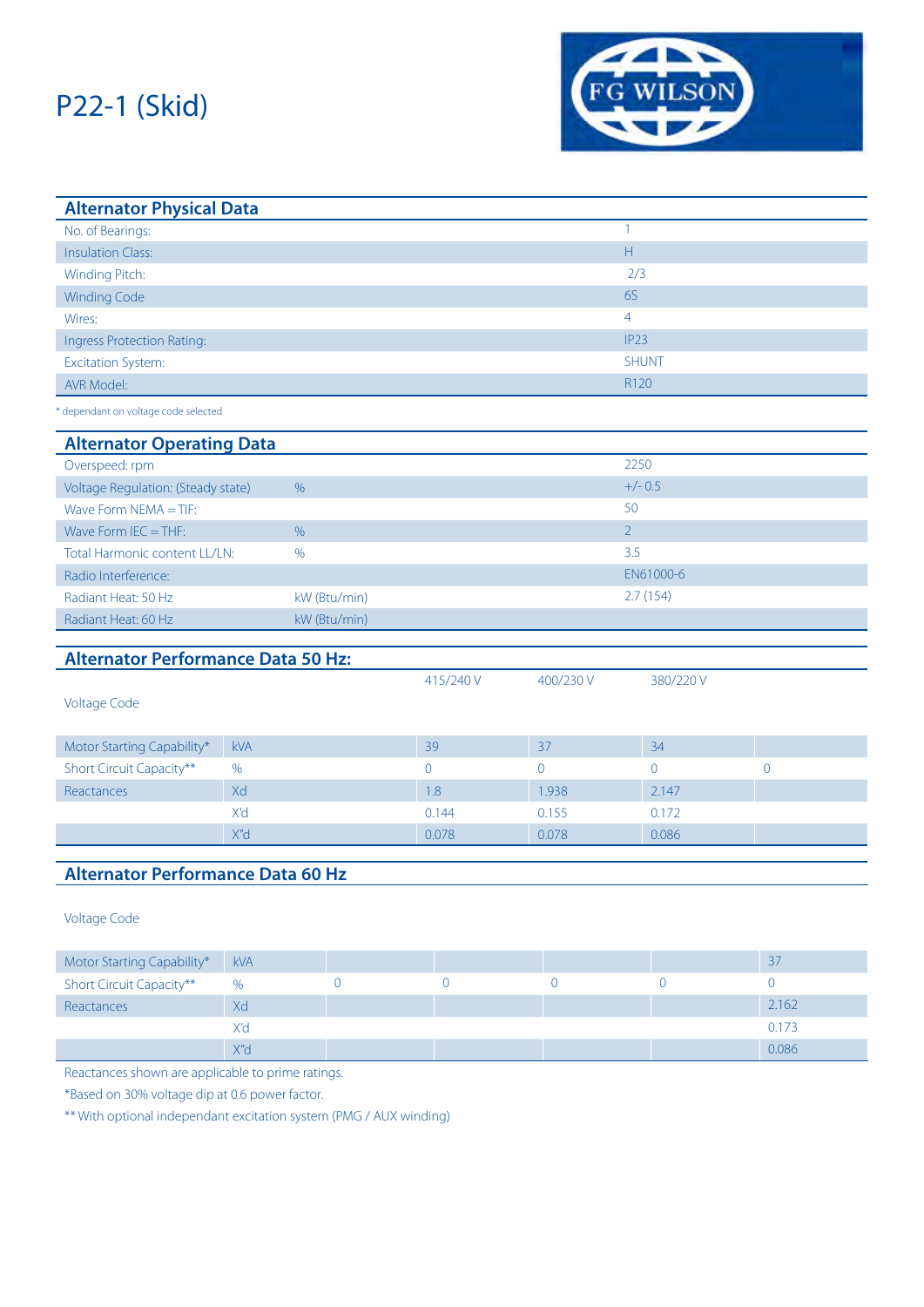

### **Output Ratings 50 Hz** Prime Standby Voltage Code kVA kW kVA kW 415/240V 20 20 16 22 20 17.6 400/230V 20 16 22 17.6 380/220V 20 20 16 22 20 17.6 230/115V 220/127V 220/110V 200/115V 240V 230V 220V

### **Output Ratings 60 Hz**

|                     | Prime |    | Standby |    |
|---------------------|-------|----|---------|----|
| <b>Voltage Code</b> | kVA   | kW | kVA     | kW |
| 480/277V            |       |    |         |    |
| 440/254V            |       |    |         |    |
| 416/240V            |       |    |         |    |
| 400/230V            |       |    |         |    |
| 380/220V            |       |    |         |    |
| 240/139V            |       |    |         |    |
| 240/120V            |       |    |         |    |
| 230/115V            |       |    |         |    |
| 220/127V            |       |    |         |    |
| 220/110V            |       |    |         |    |
| 208/120V            |       |    |         |    |
| 240/120             |       |    |         |    |
| 220/110             |       |    |         |    |